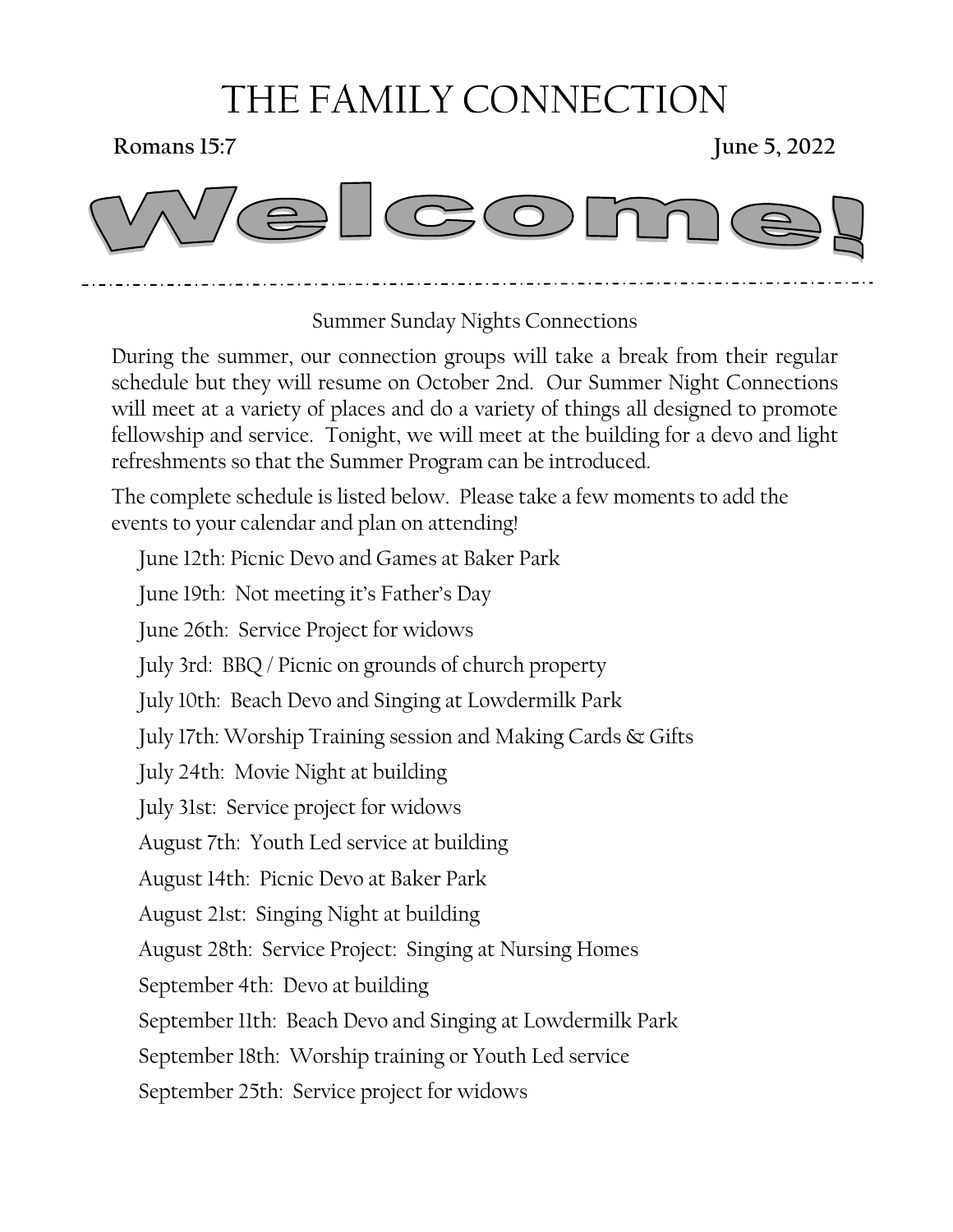#### **PRAYER LIST\* MEMBERS**

- Claude Haynes
- Debbie Kendall
- Frank Vitiello
- Linda & Robert Copeland
- Danny Shelly
- Margie Rhodes
- Bonnie Stephens
- Maria Reategui
- Elvis Durity
- Bob Stafford
- Doug Fee
- Carla Sledge
- Donna Strong
- Lee & Linda Sutton
- Di Menoher
- Jeff Blake & family
- Glenn Macon
- Rick Barrett
- John Wallace

## **NURSING HOME / SHUT-INS**

- June McCaulev
- Lew Parks

#### **FAMILY & FRIENDS**

• Jon Sauer Lexi Carr

- Kasey Dudley Tania Gadbury
- Maddie Whitlock
- Cara Rogers
- Amelia Larios
- Joe & Marie Lennon's son
- Mary Ryder Lynn Greer
- Linda Sutton grandson Matt & great granddaughter Jordan
- John Wallace's sister, Beth
- Marsha Hampton
- Marco Moros
- Hussey Family Sally Abbott
- Judy Sauer's g-daughter, Meaghan
- Ivonne Maria Reategui's cousin
- Robert Champion
- Michael Presto
- Larry Brown Judy Brugman
- **Brooke Ruppel**
- Mary Nell Shelly
- Danny Billingsby
- Donia Ciabuca
- Adrian Ivanov

#### **MILITARY**

Christopher Lemay Lee Strong Darrell Martin Casandra Prokop

# **Order of Worship**

**June 5, 2022**

**Welcome & Prayer: Hugh Travis**

**Call to Worship: Dennis Coleman**

*"Hallelujah, Praise Jehovah!" "Only a Holy God" "Faith Is the Victory"*

*"Jesus Keep Me Near the Cross"*

Children are invited to go to the worship class during this song\*

**Message & Communion** 

**Tim Neal**

**During Offering:** *"Take My Life, and Let It Be"*

**Invitation Song:** *"There's Power in the Blood"*

**Closing Song:** *"He Leadeth Me"*

**Closing Prayer: Glenn Macon**

Parents please pick up your children from class

**\*Children's Worship Class** - 3 years of age to Pre-K - Classroom A8 **Worship volunteers** - remember to meet in Classroom A-11 at 8:50

Communion bread has been placed into individual cups. Gluten Free communion has been placed within the very center ring of each tray. Bread  $\&$  juice cups will be picked up when the offering is collected.

#### **Future Events**

**July 31st:** Service project **Dec 9th:** Christmas Dinner

TONIGHT: Summer Connection Kick off - Building @ 5:30<br>Every Monday: Open Bible Study - 6-7PM - Fellowship Rm Open Bible Study - 6-7PM - Fellowship Rm **Every Tuesday:** Men's Prayer Meeting - 6:30 AM **Every Tuesday:** Girls' Devo - 6:15PM - Pam Macon's home **June 12th:** Picnic Devo & Games @ Baker Park<br>**June 26th:** Service Projects - Details are TBD Service Projects - Details are TBD **July 3rd:** BBQ / Picnic at the building **July 4th:** Ghana Mission trip begins **July 10th:** Beach Devo & Singing @ Lowdermilk Park **July 10 - 16th:** Teen Week at Central Florida Bible Camp **July 17th:** Worship Training and Making Cards & Gifts **July 24th**: Movie Night at building **March 3 - 5, 2023:** Camping Retreat - Hillsborough River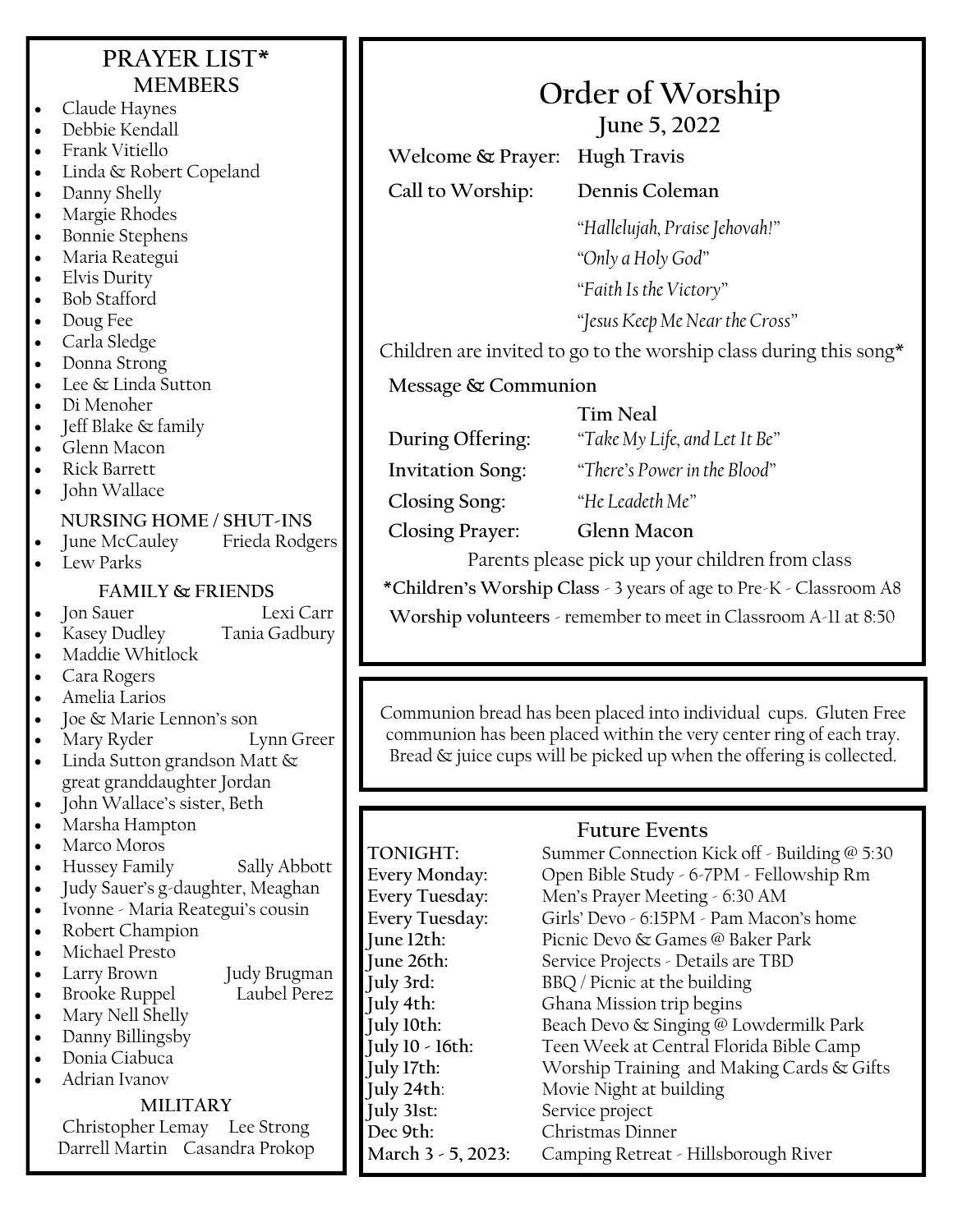#### **GIVING & ATTENDANCE WEEK ENDED May 29, 2022**

| \$6,447                     |  |  |
|-----------------------------|--|--|
| \$7,400                     |  |  |
| $$ \langle 953 \rangle$     |  |  |
| \$708                       |  |  |
|                             |  |  |
| 134                         |  |  |
| 182                         |  |  |
|                             |  |  |
| 82                          |  |  |
| 174                         |  |  |
| Sunday Evening:             |  |  |
| Connection Group Attendance |  |  |
|                             |  |  |
| 55                          |  |  |
|                             |  |  |
|                             |  |  |

#### **PRAYER SECTION**

- Claude Haynes, June McCauley, Elvis Durity, & Scott Blake continue to have health challenges.
- Pray for the families affected by COVID-19.
- Several members are going through a series of medical tests and doctor appointments. Please keep all of them and their medical team in your prayers.
- Robert Copeland is now home.
- John Wallace's surgery was a success and his recovery is going very well.
- Frank Vitiello fell again requiring surgery on his shoulder.
- Angela Steinkirchner is moving back to Kansas to be closer to her father. Today will be her last Sunday with us.
- Several families will be traveling over the summer.
- 6 Debbie Kendall
- 9 June McCauley 12 - Charlie McCauley
- 14 Bob Funk
- 
- 14 Bob & Debby Allshouse
- 15 Katie Rosenquist

## **Bible Study Times & Locations**

**Sunday morning classes: Adults** will gather in the Auditorium - **Tim Neal Cradle Roll** will meet in the Training Room - **Melissa Neal PreSchool** will meet inClassroom #2a - **Nora Vitiello K-2nd grades** will meet inClassroom #7 - **Susan Meulenburg 3rd – 5 th grade**s will meet in Classroom A-11 - **Kristin Cipolla Teens -** meet in the Teen House with **Barry Brown Sunday night:- 5:30 PM - building - See cover for full schedule! Wednesday night classes 6:30PM: Adults** - Auditorium - teacher - **Tim Neal Ladies -** Fellowship Room - *Trustworthy* - various ladies **PreSchool** will meet inClassroom #2a - **Susan Shelly 3rd – 5 th grade**s will meet in Classroom A-11 - teachers **Diana Travis & Pam Billingsby Teens** - Teen House - **with Zak & Jordyn Dempsey**

Our virtual options via Facebook & YouTube, @ the times listed above. We hope you will join us in one of these Bible study opportunities.

### **Congratulations Livingston Academy**

Thank you to all those who nominated Livingston Academy in the Naples "Best of" contest. We are in the Top 5 in the following 5 categories: **Best Private School Best After School/Summer Camp Program Best Child Care Best Music School/Lessons Best Pre-School** Voting begins on June 16th. When we have the voting link and details, we will pass them along to you.

## **Reminder**

Ministry Leaders, Deacons and Shepherds please remember to check the TEAMS app for messages. If you have any questions about TEAMS please contact Scott Otey.

### **Matching Donation**

Our anonymous donor would like to thank those who have already taken them up on their challenge. You still have until the end of June to Double your Donation Dollars. Please put "Ghana" on the memo line of your check. Our team leaves in less than one month!

### **Ladies Bible Study**

This week the Wednesday Night Bible Class will resume their study of "Trustworthy". They are on Session 4 - Hezekiah.

## Binthday's & Anniversanies

16 - Sandra Pell 19 - Melissa Neal

19 - Danny & Susan Shelly 20 - Alana Wriggins 23 - Joe Anderson 24 - John Wallace

24 - David & Marcella Wakeland 25 - Elvis Durity 26 - Jeff Blake 26 - Russ & Fran Bone 26 - Bonnie Thompson 29 - JC Perez